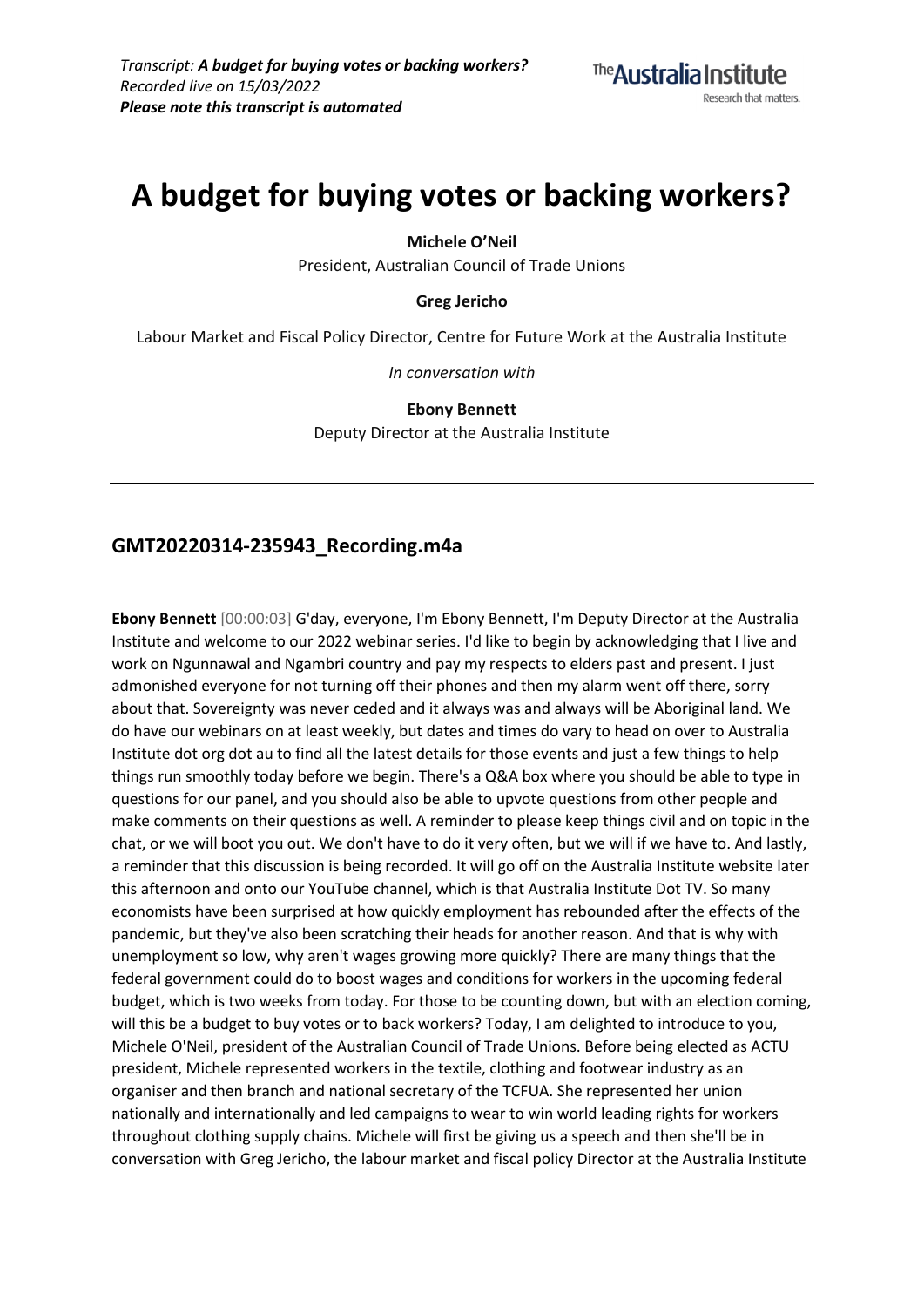

Centre for Future Work, and he's also a columnist for The Guardian. But first, please welcome Michele O'Neil. Thank you, Michele.

**Michele O'Neil** [00:02:39] Thanks very much, Ebony, and thanks for everyone joining us today. I also want to begin by acknowledging the traditional owners of all the lands we're meeting on today. I'm here in the land of the Wurundjeri people of the Kulin nation. I pay all my respects to elders past and present. It always was, and it always will be Aboriginal land and thank you to the Australia Institute for hosting this event and for all the work you do, in particular for your work in providing an economic analysis that informs and advocates for a fairer Australia. In two weeks time, the federal government will hand down the 2022 budget. It will be Josh Frydenberg's third budget and this government's ninth. The annual speech that accompanies the numbers. It's an incredibly important part of a government's narrative. Numbers don't speak for themselves. There's always a story that moulds the numbers to create the political matches for Liberal Party governments. The Treasurer's story is absolutely essential to constructing the notion that they are upholding their commitments to the Australian people because they are good economic managers and no matter what the numbers actually say, the government's script every budget night will repeat this claim. This is the government's true long term investment. The story that only they can be trusted with the economy. That story has had incredible political power with real political outcomes that have hurt millions of Australians. Let's revisit for a moment the first LNP budget of this government by then treasurer Joe Hockey. In his storytelling, he created two enemies: government spending and those people he called the leaners. To counter these enemies this government's first budget cut funding to our health system, cut funding to education, including 20 per cent cut to higher education, cut the social safety net for the unemployed, the sick students, pensioners and low income families. They sacked six and a half thousand federal public sector workers, and we must must not forget who Joe Hockey was speaking about when he demonised the so-called leaners. The majority of everyday Australians, the public sector, essential and frontline workers, people on production lines, services and hospitality workers, all leaners. Low income families, the unemployed, the sick, those with disabilities, pensioners or leaners. The government self nominating good economic management has hurt all these people as if hurting people and workers is good for the economy. The pandemic revealed that this rhetoric is not only empty and harmful, but extremely poor economic management. As Jim Stanford from the Australian Institute's Centre for Future Work has so eloquently written, the pandemic showed the Australian public who really delivers value in the economy. And it's not the smart decisions of CEOs or politicians creating investor confidence, its people, its workers. As our nation was put into lockdown to cope with the public health emergency who kept us going and who stayed at work to keep us safe. Government workers essential frontline and retail store workers kept our economy going and workers deliver real value. The pandemic also showed us economic management that works for the people and the nation. Not even this LNP government could resist the actual solutions to the economic crisis wrought by the pandemic and demanded by nearly everyone. Solutions like direct support for jobs, wages and leave entitlements through hard times to keep money flowing in the economy and keep people safe. And for the recovery, if we want a recovery for all and not just for some, it's very clear that government led interventions and investments are essential. There's another inconvenient number at the heart of every budget this government has delivered. That put a hole in that claim to be trusted on economic management. From Joe Hockey to Josh Frydenberg, from Tony Abbott to Scott Morrison. Every single budget has predicted that wage growth is just around the corner, and every year under this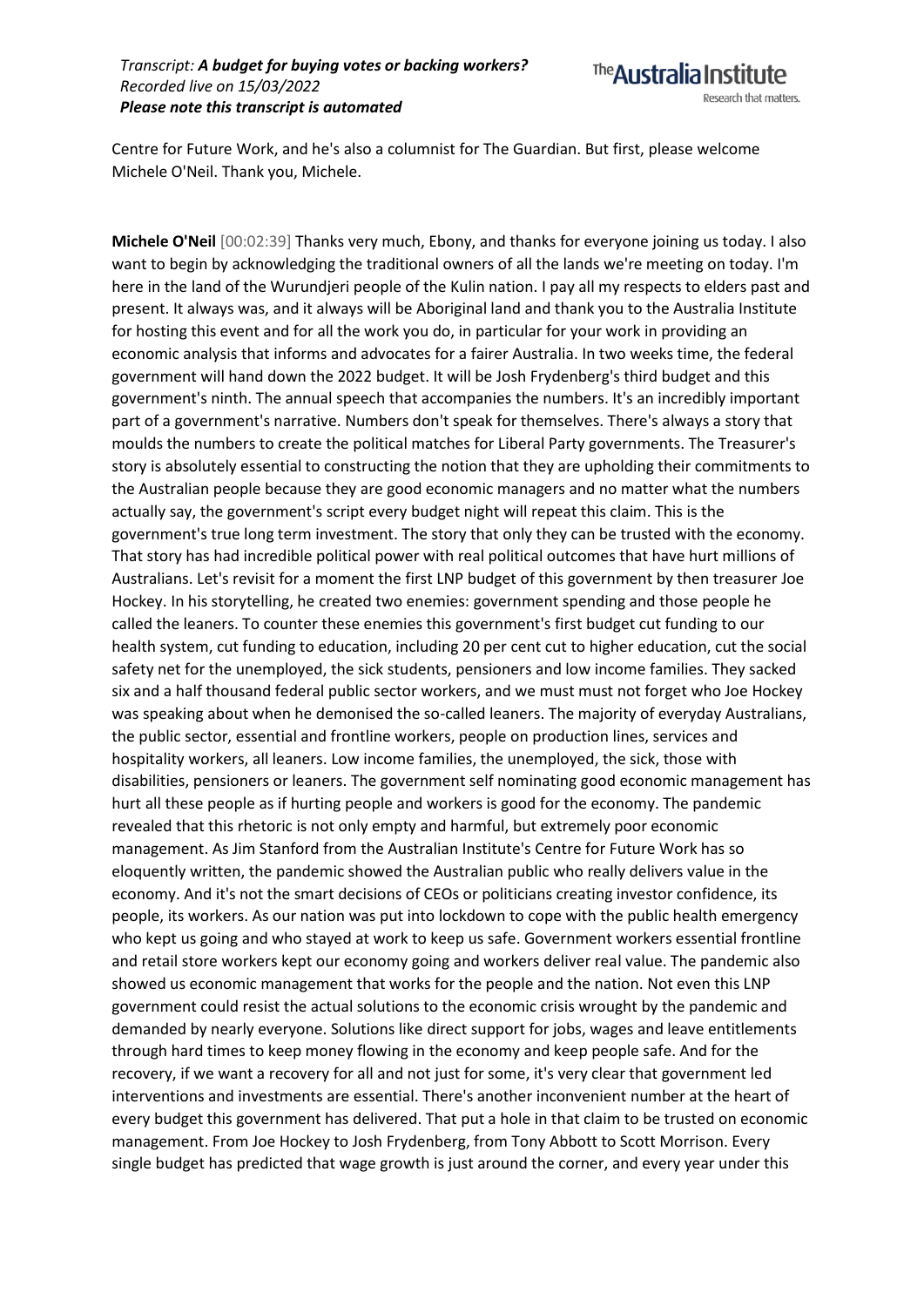Research that matters.

The **Australia Institute** 

government, Australians have instead suffered record low wage growth. After nine years of coalition rule, Australian wages are way too low and the problem is getting worse. The government and their decisions have baked low wage growth into Australia's economy. To use language made famous by Mathias Cormann, the finance minister at that time, to describe their design low wages is a design feature of the labour market. Whether times are good or times of bad, whether unemployment is low or unemployment is high. Wages have been growing too slowly. Wages are too low for Australian households to achieve a decent, stable standard of living. They are too low to support the consumer spending. We need to continue recovering from the recession and now they are way too low to keep up with accelerating inflation. They have suppressed wages in the public sector. Every year they've failed to support improvements in the minimum wage. They've demonised workers and their unions trying to bargain for better wages. They've changed the laws, so the casualties in the workforce is easier for employers, and they've stripped away rights for workers. This is the context we must judge Josh Frydenberg's third budget on. In 2021, workers suffered the biggest pay cut in real terms that we've seen in over 20 years as inflation has outstripped wages growth. A worker on the average income of sixty eight thousand dollars has effectively had an 832 dollar pay cut. \$832 pay cut. That's the average, but shockingly, it's actually worse for the workers have been on the front line, keeping the country going through the pandemic, the pandemic. Full time workers in health care and social support have had their pay effectively cut by nine hundred sixty seven dollars last year. For those in transport, postal and warehousing, risking their health and safety to keep the nation running, they lost an eye watering one thousand four hundred ninety seven dollars. Education and training workers lost one thousand three hundred sixty two, and admin and support services went backwards by one thousand one hundred ninety five. Peer beneath the inflation figures, and there's a similar story of extreme price rises hurting those who can least afford them. Petrol is grabbing the headlines, but family budgets are being hit from all sides. Childcare costs went up six and a half per cent last year, rising nearly three times faster than wages. And it's risen by even more than that in seven out of the past 10 years. Rents are even worse. Surging nine per cent last year, with experts predicting they'll go even higher this year. The cost of groceries is also outpacing sluggish wage growth. We've had nearly a decade of record low wage growth and nearly a decade of this coalition government. That's no coincidence. This is an Australian problem, not a global problem. Until 2013, wages in Australia were growing faster than the average in other industrial countries. Since then, they've almost ground to a halt, growing less than one third as fast in real time as sorry in real terms as the OECD average. The government has cheered on cuts to penalty rates. They walked away from their own laws to tackle wage theft. They don't support increases to the minimum wage, and they are not supporting aged care workers in their current fight for better wages. They've heavily kept the pay of their own workforce. The Commonwealth Public Service. And they've made it easier for employers to casually stop. Insecure work is at the heart of this problem. To understand why, let's take a deeper dive into what's going on in Australian workplaces. The official unemployment rate of 4.2 per cent is good news on the face of it. However, unemployment has mostly declined because of the impact of stimulus spending during the pandemic, combined with lower labour supply resulting from our closed borders. Morrison originally opposed JobKeeper, but unions fought for and won if that programme, combined with the coronavirus supplement and other income support, was vital in preventing a much worse recession. However, the government did not attach adequate conditions to those programmes to stop rorts and eliminated them far too soon. And even this encouraging unemployment rate is a poor measure for telling us what's really going on in the world of work. Firstly, in January, we still have close to one million people who wanted more hours but couldn't get them. This is supposedly at the height of employers being desperate for more workers in some sectors. Secondly, there are nearly another million people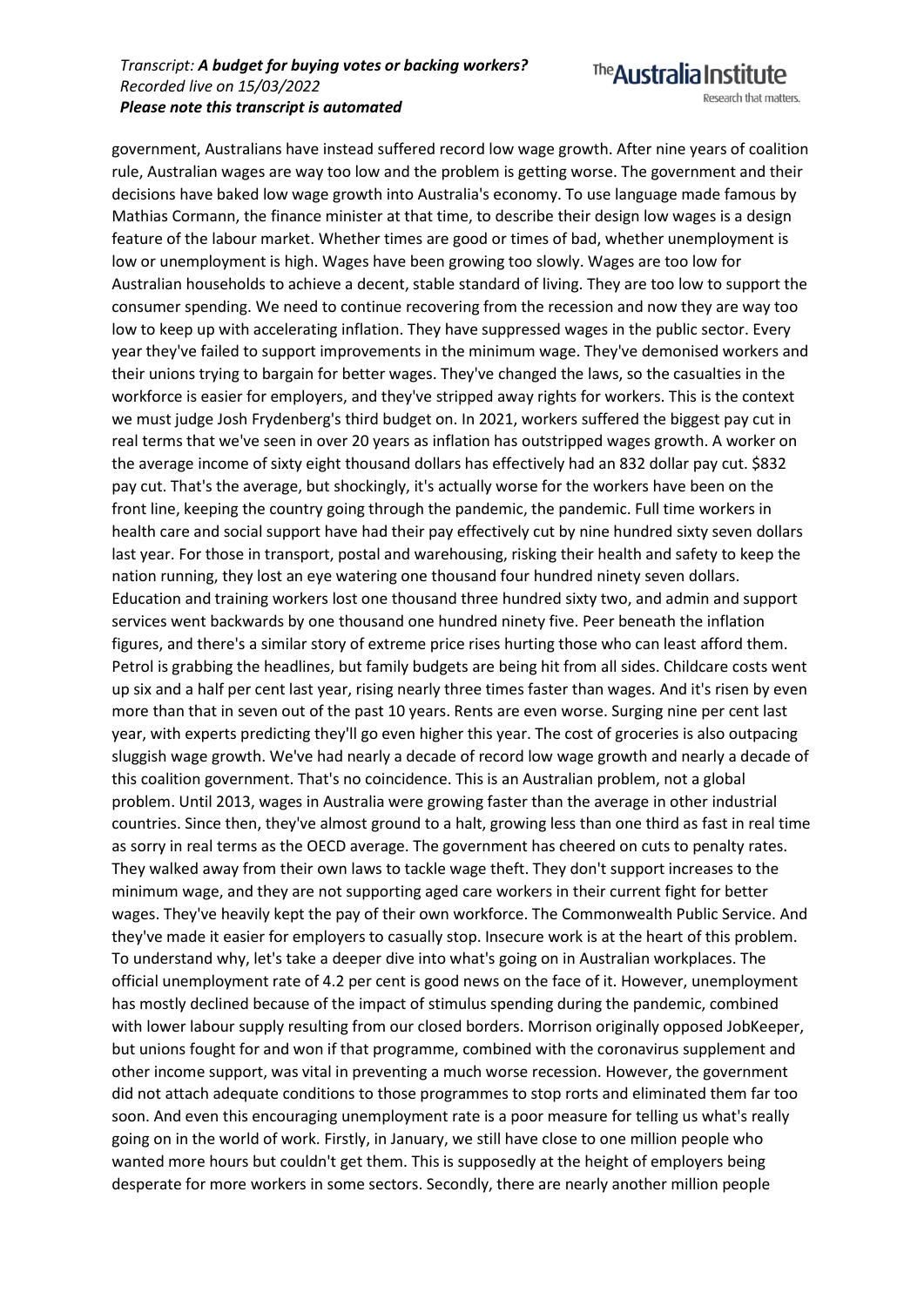Research that matters.

The **Australia Institute** 

marginally attached to the labour force. That means they're able to work but were discouraged from looking the day they answered the survey. Thirdly, during Omicron, record numbers of people were officially employed, but were unable to work either through illness, looking after others or being forced to isolate. We estimate that 350000 workers couldn't work at all and a further 150000 had to cut back on hours in January. 160 million hours of work were lost. A huge hit to workers pay packets, all because of a let it rip attitude to the virus led by the federal government. Add all this together, and nearly three million Australians either couldn't work or weren't getting enough hours. Another 2.4 million workers are casual with no right to get a shift tomorrow. Millions more on Labor hire Fixed-Term or sham contracting arrangements, minimum hours, part time contracts, a gig workers or something under other corporate strategies to cut their wages. Qantas is currently threatening their flight attendants with a staggering \$27000 pay cut by seeking to terminate their enterprise agreement. We also learnt last week that a record number of Australians. Eight hundred sixty seven thousand and now forced to work more than one job just to make ends meet. If you are one of these people, bargaining for a pay increase is difficult when your boss and cuts can so easily cut your hours or conditions. It's even harder, if you're a woman, you're more likely to be in insecure work, you'll be paid four hundred eighty three point thirty a week on average less than a man, and you will receive little support to deal with your unequal share of caring responsibilities. We have some of the highest childcare costs in the developed world and the second worst paid parental leave scheme in the OECD. We won't solve our wage crisis in this country without solving our insecurity crisis. And the only thing Scott Morrison has done is to make it worse. Last year, his government passed laws, making it far easy for easier for an employer to call someone a casual, regardless of their actual working relationship. So apart from his own and the prime minister's whose job will be front of mind for Josh Frydenberg as he does the numbers for his third budget. There'll be two key things we'll be watching for on budget night. Firstly, who will this budget deliver for? Frances is a 54 year old part time work in an aged care centre in Brisbane. She loves the job, but she only makes twenty one dollars money an hour and lives week to week. She's often scared about how she will pay her bills earning only about five hundred and fifty dollars a week. She can't even afford to buy a new work uniform that she needs. Her pay is only gone up 80 cents an hour since she first started working at the centre almost five years ago. While the cost of living has significantly increased. She's only been able to save about \$80000 in Super. So is terrified about retirement. Her aged care centre is understaffed in every area area, often leaving her to do work with aged care residents like dressing them, helping them to be mobile around the centre. But she's not qualified and certainly not paid for. Many of her colleagues. Nearly all women have left the centre because of burnout and insecure hours and wages. Francis wishes she could be full time, but her employer continues to cut costs and use labour hire or just not roster on enough staff. She's never taken the two breaks she's entitled to on a shift because there just aren't enough staff. But what will Frydenberg's budget deliver, Francis? Or is she just one of the Liberal Party leaners? Secondly, we must be all on alert for the budget fudges. If the Morrison government lives up to expectations, this budget won't be about backing workers like Francis, but will be aimed at buying votes and cauterising their wins before an election. He's our top five budget fudges that we'll be looking at for first, they'll announce that Band-Aid on a gunshot wound, a small amount of funding for an area that already made big cuts to. For example, the Morrison government has presided over an aged care sector urgently needing an extra \$10 billion a year, according to the royal commission. Yet last year, Frydenberg announced a fraction of that. Even then, an aged care worker like Francis Scott, none of it. Given the crisis in the sector is deep and they never expect another piecemeal announcement. Second, there will be the Rig 15 trying to get more headlines of the same announcement. How many times do the same road projects get announced again and again? Tony Abbott announced federal funding for Adelaide's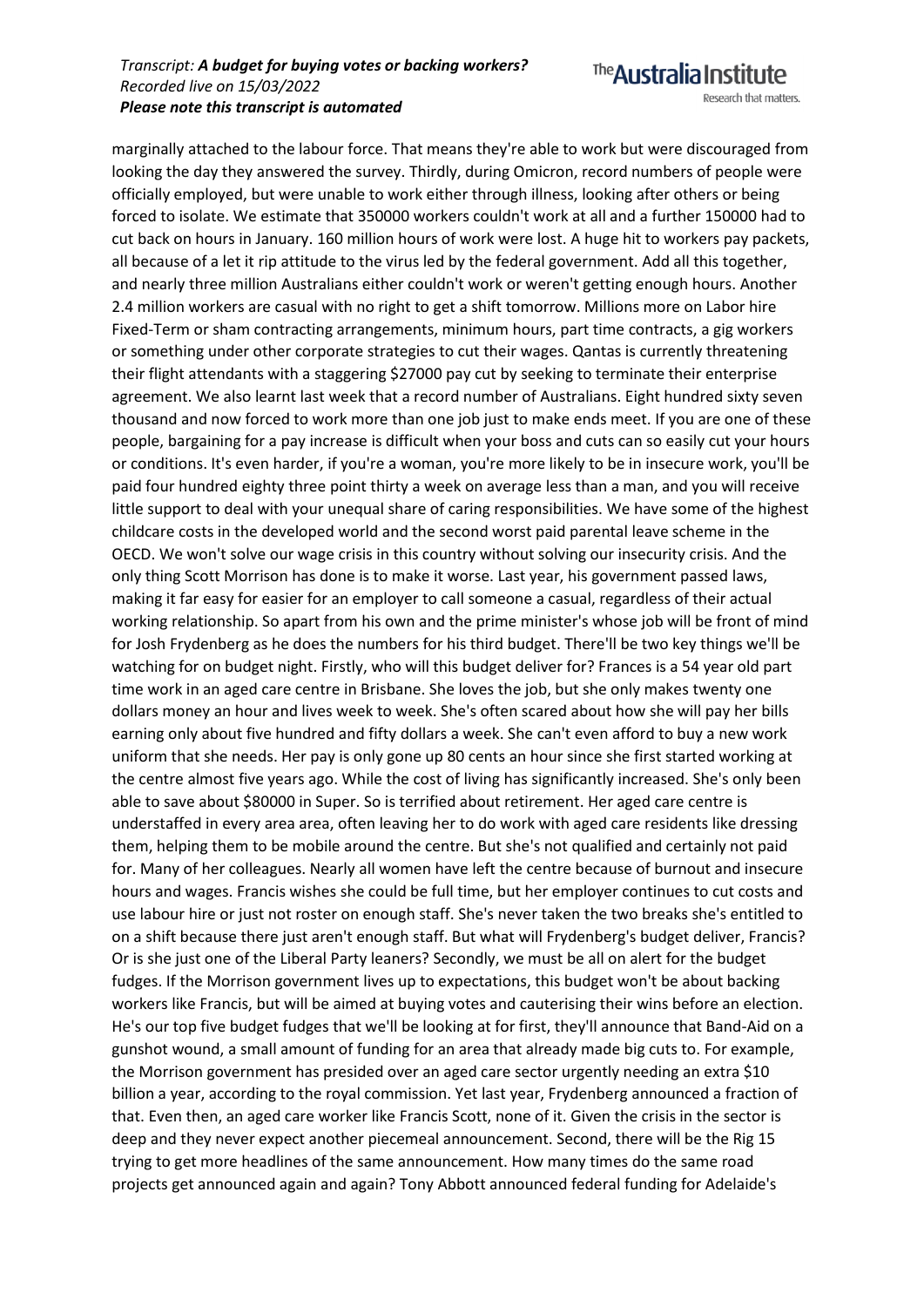The **Australia Institute** Research that matters.

North-South corridor way back in 2013, and last month Morrison announced funding for Adelaide's North South Corridor. Third, they'll announce the smoke and mirrors things that just won't happen. Remember, the emergency relief fund \$4.7 billion announced two years ago, and almost none of it spent. Are the flood waters not high enough yet? Fourth, the barrels of pork that Morrison government has made an art form of. Get ready for more funds that let them splash, splash cash on marginal seats. Remember sports rorts or the car parks that haven't ever been built? Fifth, the too little, too late token announcements to cauterise issues that risked costing them cents. Take our energy transition. They've spent most of the last nine years blocking progress, denying the effect of climate change, fighting amongst themselves or taking credit for the heavy lifting done by states and industry. Their low emissions technology roadmap last year was so small, misdirected in overview that it's a roadmap towards staying in last place in the global race to become a clean energy superpower. Enough of their tricks though. What do workers want to see on the 29th of March? Fundamentally, it's measures that support working people to realise their potential. That is what sustainable economic growth depends on and should be all about. Let me take you through five of them briefly. First up, we need an end to the crisis of insecure work and cost of living changes to the laws to stop the many ways that employers can secure jobs into insecure ones. A federal government prepared to argue that our national minimum wage should be a living wage and lifting paycut caps in the public sector. Secondly, investing in the care economy provide free universal early childhood education and care, and deliver fair and equal pay for those workers. Nearly all women, nearly all underpaid and overworked, who educate our youngest and care for our elderly. Universal good quality childcare takes tremendous pressure off women shouldering most of the campaign. This measure alone is a tremendous boost to national productivity. An estimated \$11 billion per year because it allows those women to do more paid work if they choose. It also gives our youngest the very best possible start in life. Thirdly, invest now in good jobs to future proof our country. Last year, we worked with the Business Council of Australia, ACF and WWF on a plan to make Australia a clean energy export superpower with enough ambition and collaboration. We could create nearly 400000 good jobs and \$89 billion in value by 2040. We can also lower energy prices and make a safer climate. Nearly everyone is ready to play their part in delivering these if we have a federal government that will listen and act. Fourthly, rebuilding our TAFE and skills system, reverse the Morrison government legacy of severe funding cuts and neglect of ties and our vocational education and training system. And finally, and I can't believe we still have to say this, but we need all 55 and the respect at work recommendations implemented and 10 days paid family and domestic violence for all. But we will keep saying and keep fighting for these until all women get the safety, respect and equity they deserve. I hope all of this is due for budget night in two weeks time. Will it be another budget of buying votes or backing workers? I'm guessing we'll see a tired, out-of-touch government again try to reinvent itself with some big promises. But the changes that are desperately needed for a better, fairer economy and society. Don't hold your breath. The good news is that the Australian public will get to have a say on what they believe and what they think is important. Less than six weeks after that. Thanks very much.

**Greg Jericho** [00:22:55] Thank you, Michelle. Thank you for that very thoughtful and excellent speech that gives this much food for thought. I'm actually coming up just once again. My name is Greg Jericho. I work for the Centre for Future Work here at the Australia Institute. I'm actually coming today from the Land of the Turrbal and Yuggera people, and I'm also in the white room in the history of all webinars, and I try to wear what shirt, which was very foolish before we get to dig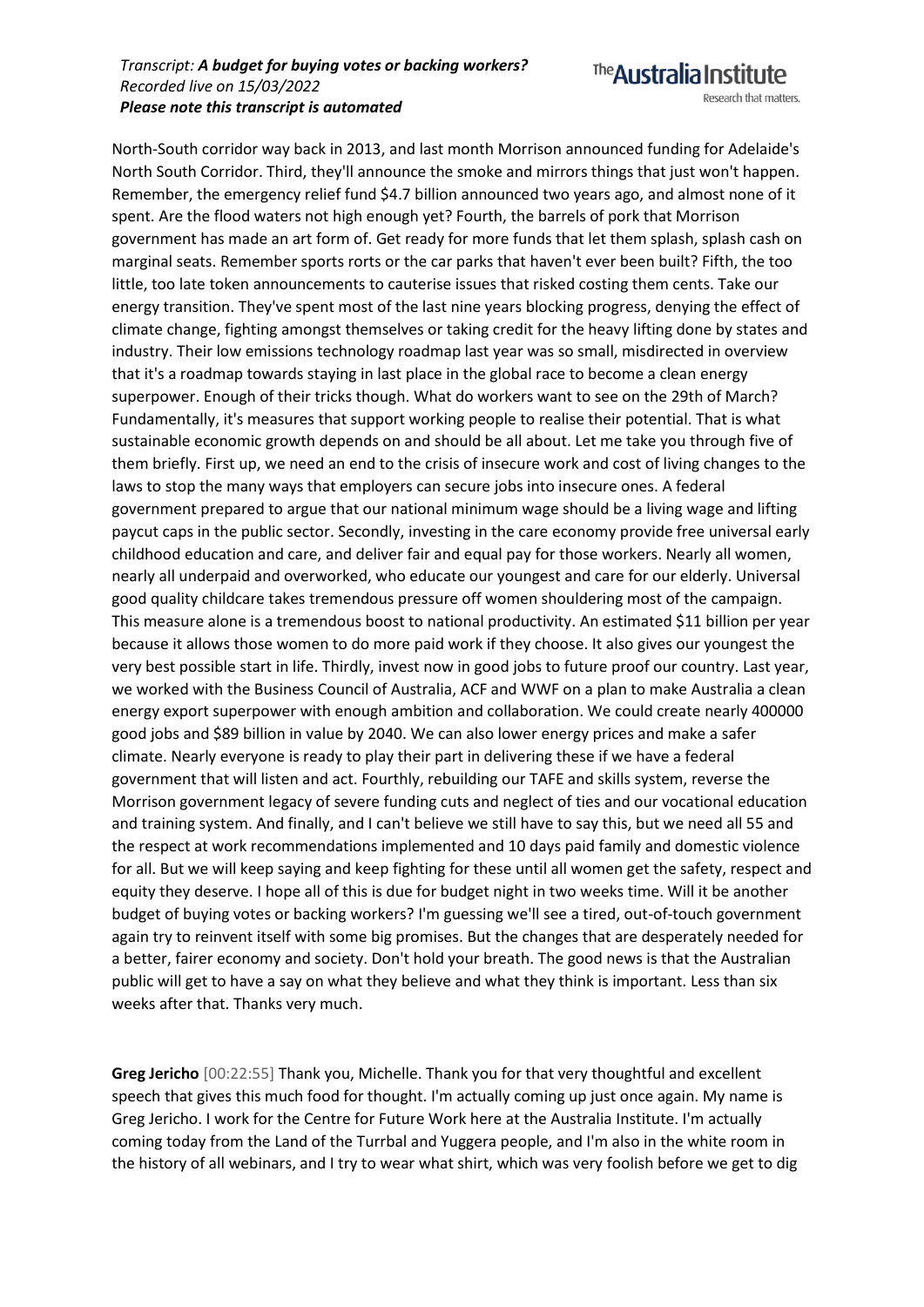The **Australia Institute** Research that matters.

into a few things I do want to just put because it's me, I want to post a bit of a graph that I think will go to what Michele has been pointing out in the budget. Here is the wages predictions in the in the last, how many budgets we've had since 2013 14. And you can see just a continual overpromising of of wages growth to come. If, yeah, if the 18 19 budget, for example, was correct, the wages would be at three and a half percent at the moment instead of struggling to get over two per cent. So it's something that I kind of want to dig into first with you, Michelle. Real wages last year took an absolute pummelling, the lowest really since ever if we discount the GST introductions. But it's not just a one off. And this is the I think the problem is if it was just the pandemic or some sort of quirks with the the Doherty, you'd think it's okay, but it's been an ongoing thing. How do we? Not only look for something, we'll push for things in that can be done by government, but how do we change this narrative around wages always been seen to be wages growth always seemed to be a bad thing. It was a bad thing. When wages were growing at three and a half percent over a decade ago, as as inflation kept going down, there was a sense all of this will be good for workers. And yet what ended up happening was wages growth went down all the way, along with a and when wages were when inflation is low. We're not supposed to argue for wages growth because that's bad for the economy from when inflation is higher. We should argue for wages growth because that's bad for the economy. How do we kind of go around shifting this narrative from what we see from business groups of? If you get to wages growth equal with inflation, you should almost be thankful and grateful for that.

**Michele O'Neil** [00:25:30] Thanks, Greg, and look, the business community always argues that it's a good time to keep wages low. Every year, the ACTU agrees with them at the Fair Work Commission to increase award wages, including the national minimum wage for the country's low paid. And their argument goes something like this. Inflation is low. Growth is low. Businesses aren't doing so well, so now's not the time for pay increases or inflation is high. Businesses are saddled with extra costs, so now's not the time for pay increases. It sort of doesn't matter what's happening. It's never the time for pay increases, and they've largely got their way. Under the Morrison government, and that's why wage growth is on life support, a more common sense position which is actually pretty mainstream, is that why you should at least match inflation and then of course, increased by a fair share of any productivity improvement? And we did that with nearly a decade of almost no wage growth. Wages need to catch up further than that to become an actual living wage. It's it's unbelievable in a country like Australia that we have workers living in poverty. So as well as those out of work not able to receive enough to be able to meet the basics of life. It's true for many working people as well. Hence, why so many people have to work more than ever before two, three or four jobs because they can't live off the one job they got. And that's because wages are so low and because jobs are so insecure. But under this, government wages aren't even matching inflation. The real value of workers wages is by far the biggest decline in over two decades. And Australia used to be considered a high wage economy, especially when it came to the minimum wage. But in the last decade, many countries have overtaken us. We're no longer near the top of the global table, but have sunk to the average level in the OECD day. So these issues are clear and we're not getting a share in what's happening in terms of productivity. So workers are making their contribution. Labor productivity has grown by 6.1 per cent in the last six years. They're modest increases. But remember that real wage growth has only grown by 0.9 per cent over that period, so labour productivity grew six times more than real wages in the last six years. But where the productivity gains going well, I'm not going into workers pockets, they're going to company balance sheets and profits. That's a key reason why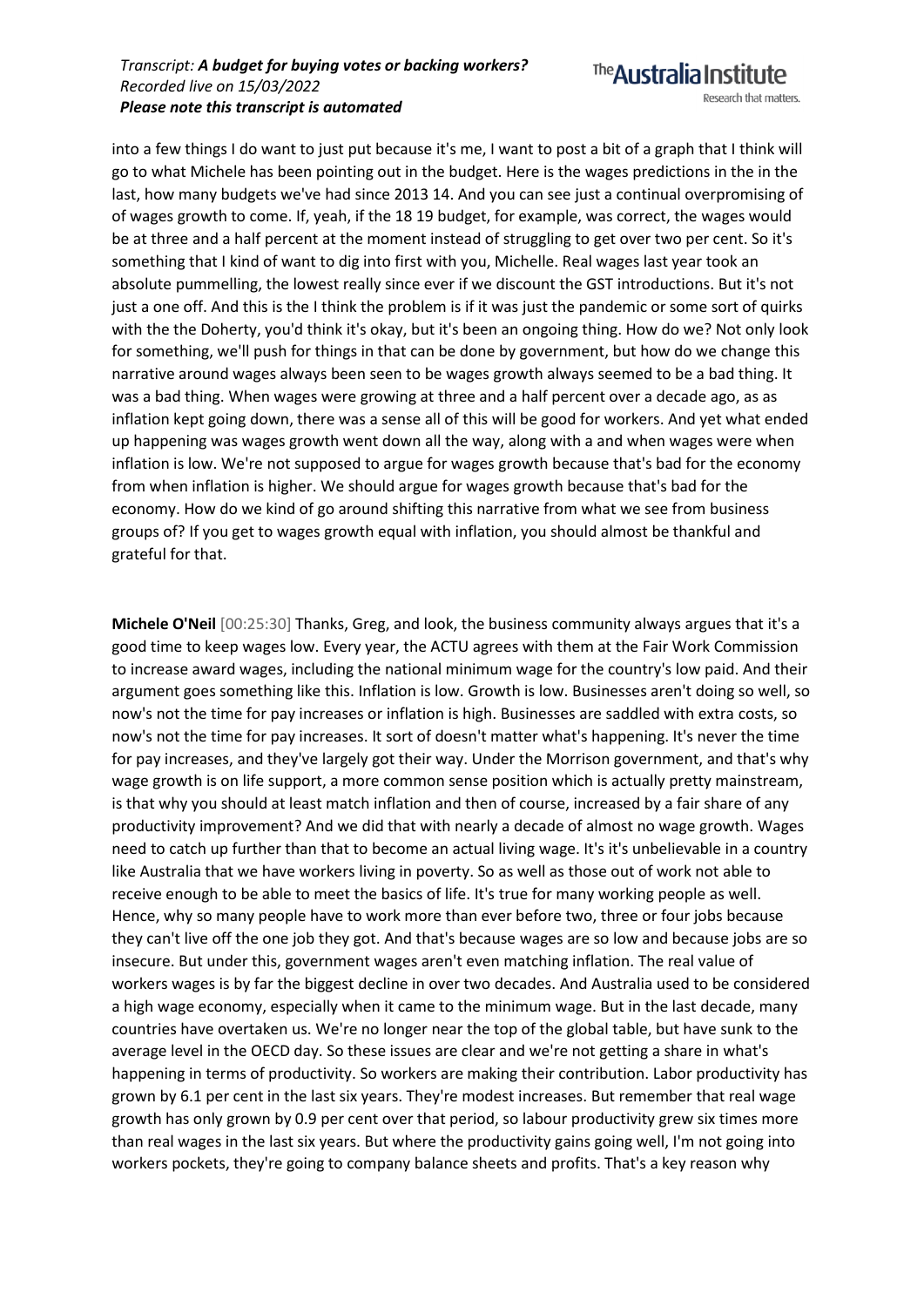

company profits last year grew by 13 per cent. So just to finish upgrade that, that's why its share of national income going to labour is now at its lowest point since recordkeeping began in this country.

**Greg Jericho** [00:28:23] Yeah, it's something that I think is it's amazing how it's overlooked is because productivity is has been perhaps for as long as I've been to study economics. Way back in the 1990s, when I was at high school was talk about how productivity is so crucial. It was the big thing back then. We need productivity gains and it's amazing how the narrative of shift of, well, why we need these productivity gains and it's not to it's to improve our standard of living. But standard of living only improves if you actually get some benefits of that. I've I've been shocked in some ways how both the governor of the Reserve Bank and the Secretary of the Treasury have both recently said wages growth should grow at inflation plus productivity growth. And if that occurs, wages are putting a pressure on inflation. And yet, if you read a number of the commentary, it is this real sense of, you know, anything over inflation is inflationary, which is just wrong. And I think it's it's something that we almost have to rediscover perhaps our Moxie a bit on this and take over the narrative, I think. What about do you think there has been some research and suggestion that? The role of insecure work and and the real shift to from full time to part time aspire to a role where for so long workers almost struggling with the dilemma of do I push hard for wages growth or do I just take the hours? How's how's that played out? And and what's a solution that we can overcome that to realise that actually we are owed productivity gains in wages growth and it shouldn't be a case of, Oh, I'll take my wage just so I can get some more hours.

**Michele O'Neil** [00:30:22] Look, I think this is the key reason why we've seen the low wage growth we've seen Graig, that corresponding growth in insecure work is so linked to this. And when I say insecure work, you know, the government often tries to cripple with us about the casual figures. But let's unpack it a bit. You know, when we're talking insecure work, we're talking about casual jobs, but we're also talking about workers employed by labour hire them who don't have job security and are often paid less than the workers that are the permanent employees working alongside. They work alongside. It's also workers now in the gig economy who aren't often even treated as workers. We've seen the shocking examples of workers who've been delivering our food during the pandemic to five of whom were killed on the roads in 2020 in Sydney alone, who aren't even who are told they're not workers, that they're contractors, and that somehow they're responsible for everything to do with their own employment relationship, including things like workers' comp and safety and super. And we've also got many workers who are on consecutive contracts that never end, who may now be in their 10th 15th year of the contract. That just keeps stopping at the moment where they should be entitled to some leave and then starting again doing exactly the same job. That is clearly a permanent job, but not treated as permanent workers. And then you have a lot of workers that are increasingly employed as part time workers, but part-time workers on minimum hours. So it's not like they are workers that say, Oh, well, I only want to be able to work three days a week and that that's no longer the pattern the pattern needs workers, according to the employer, given a minimum number of hours as a part time work. But then it's pushed up or down depending on the whim of the employer about how much work they want to give that work of that week. And all of these things combined mean that all of these workers are in a situation where they can't predict or have any certainty about how much they're going to earn day to day, week to week, month to month. So their capacity to plan for a life plan for a good life and be able to do things as simple as sign a rental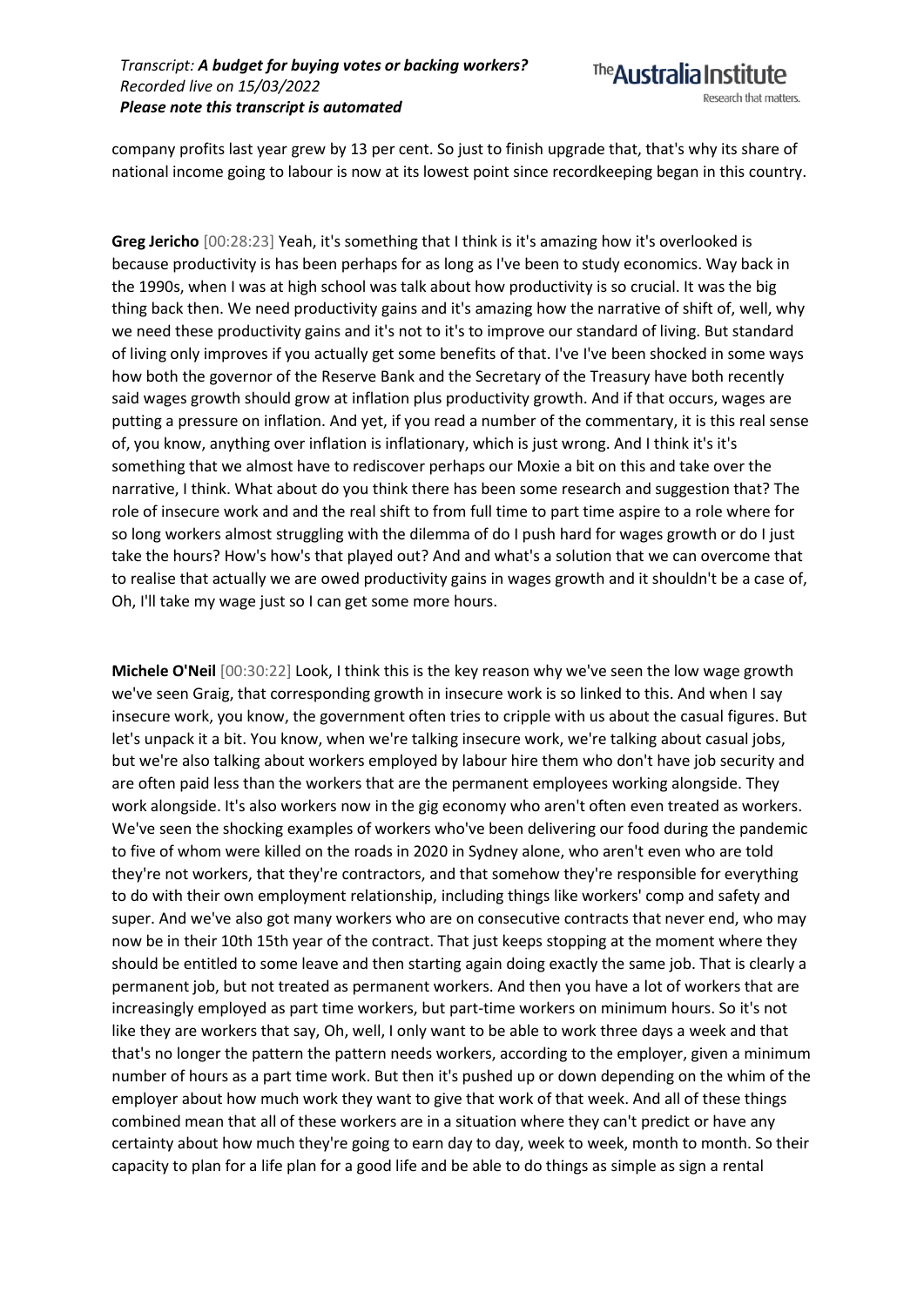The **Australia Institute** Research that matters.

agreement, a lease or let alone enter a mortgage, be able to take the kids on a holiday. All of these things are out of their reach because they just don't know if they're going to have a job or how much they're going to earn. So I think addressing insecure work is critical to addressing low wages, and these things can be done. We're not, you know, we can look for examples around the world as well as what we know works in Australia. So a genuine definition of casual that stops this report of people being called casual who are actually permanent workers. There's a role for casual workers, but the number of people we call casuals now in Australia, with the federal government's changes to the laws last year, does not reflect genuine casual work, and we can have a limit on the number of consecutive contracts that you do before you are required to be given a permanent job at general genuine right to convert from casual to permanent trading gig workers as workers, you know, giving them rights that any other worker would have. These are some of the things that would make a real difference in terms of addressing insecure work.

**Greg Jericho** [00:33:51] And I think one of the things and mindful of the time. So I want to move on to one of the things that I think links in very nicely with that, with the difficulties of work and needing to be able to actually do so while raising a family is you're you're mentioned about childcare and free free childcare, which I guess I'd just like to tease that out a bit more. What how young are you suggesting we should be starting and really just go to the benefits you see from that? Because to me, it seems to be one of those issues where it's both sides of the coin that it need to be addressed and can be addressed through childcare because it's not just helping women, mostly women. Let's be honest about this stay in work when they're having children and. Thus, raising the participation rate. But who are most likely to be the actual workers in that sector, it's women. And how well paid are they generally poorly? So it's one of those issues that I think can kind of we can get a win win on both sides, not only with participation and productivity and and raising the actual production value in the economy, but we can also address sort of low paid workers at the same time. How do you see all that working and playing out?

**Michele O'Neil** [00:35:19] Look, Greg, you are so right. This is such a classic example of something that if we address properly in this country, would have so many benefits benefits for our youngest, because what we know about children is that those first five years of life are the most critical time your brain grows more then than in any and learns more than that at any other time in our whole life. So having good quality education and care delivered to our youngest will pay off forever in terms of what happens when, as people grow older, it's critically important in terms of women's participation. As we say in Australia now, women's workforce participation is at 61 per cent and men's is at 70 per cent. And again, that's a bigger gap in many equivalent countries in the world. You don't see that big a gap. And one of the reasons we say it is because of the crippling costs of early childhood education and care. Childcare has soared the cost of it by 39 per cent since 2013 and by six and a half per cent just last year alone. And we've got one of the most expensive early childhood education care systems in the developed world, and we spend the least on pre-primary education as a percentage of GDP. And quality of childhood. Early childhood education and care is, of course, tied directly to staffing. And the workers in this sector who are more than 90 per cent women, are underpaid and overworked. They're predominantly in insecure work, and that's why the sector is struggling to hold on to workers. So we know that dealing with addressing the pay and conditions and this is a microcosm of really a problem we have about undervaluing work traditionally done by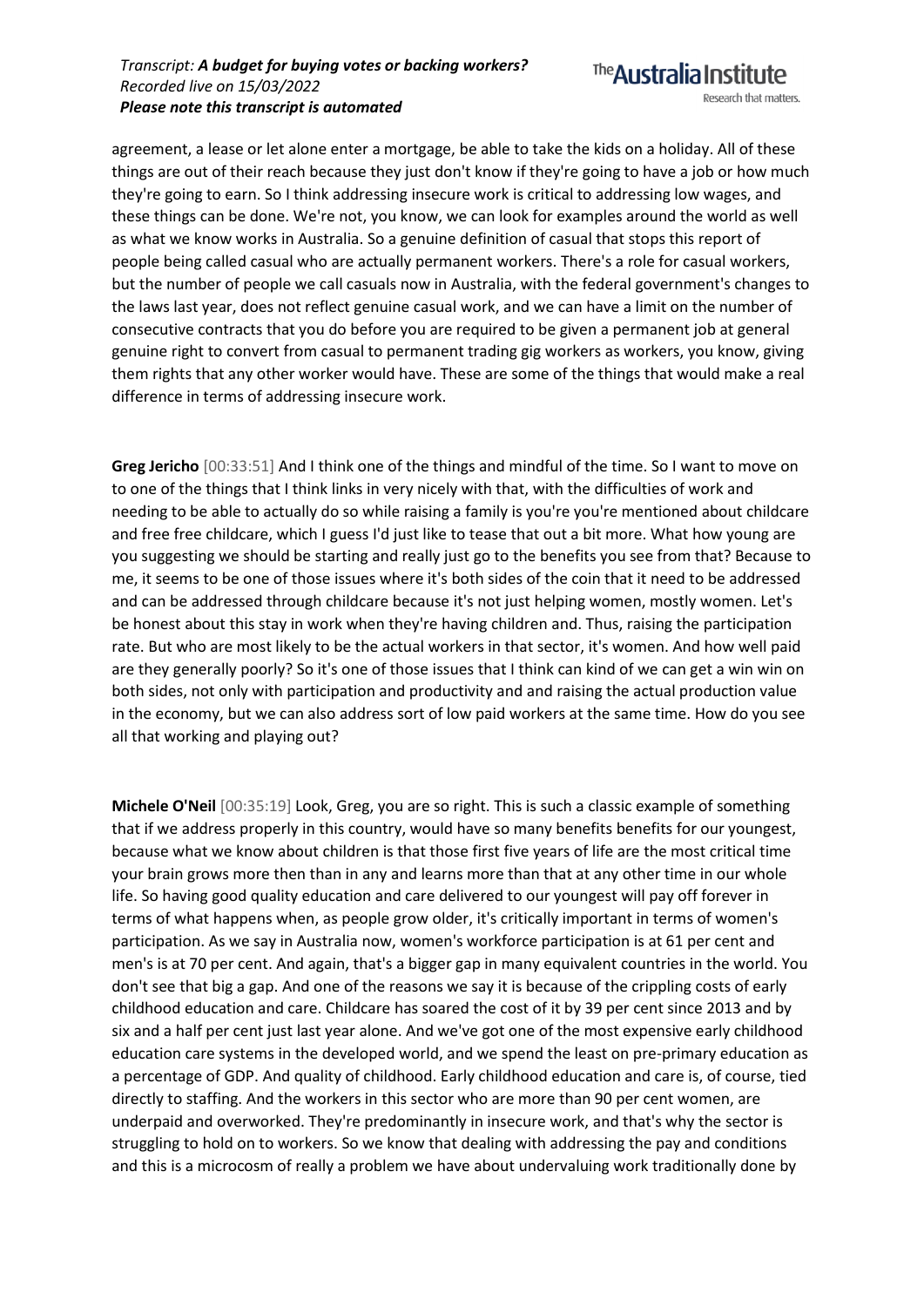women in Australia. And and you can look at early childhood as a very clear example of this. But of course, there are many, many others. But valuing that work properly paying the workers properly would address the labour shortage in that sector. There's a projection that this is just going to worsen. There was already a projection that 30000 more educators and 7000 more early childhood and teachers are needed by 2024 and making those jobs secure, paying them properly. Valuing that work properly would address that. But of course, back to your point about participation, it just makes sense. If if we gave the women that want to work more hours than are currently, they're currently able to do because of their responsibility in terms of caring, then it would have a massive \$11 billion a year boost to our economy. So it is really shortsighted to not address having a free and accessible and good quality early childhood education and care sector. And of course, for that tantalising moment in 2020, we had three months of free universal education and care for our kids, but it was given and then snatched away.

**Greg Jericho** [00:38:38] Yeah, it's very interesting what happened in 2020, when suddenly, when notionally deserving people? Shall we say, became part of the unemployed, suddenly things were found to be one thing, whereas surely it should have been actually an example of what was needed just before one last question before I go so that we can go to the audience. What are you expecting in terms of the the budget that I guess the sort of one off little as she was saying, the bandaid on the gunshot wound? I think it was because obviously the problems with cost of living. Petrol prices rising and everything is there. A concern that there is going to be a number of things that are almost let's get us to the election and aren't going to address the structural things and how do. You, I guess, address the fact of some of these things will be good, but the temporary nature of them won't be actually good and how do you sort of combat that to ensure it's not just the older actually doing good stuff, but to be able to highlight the problems?

**Michele O'Neil** [00:39:58] Greg, I think we can pretty much bet on the fact that there'll be plenty of sweeteners election sweeteners in this budget. I suppose, you know, the real question is that after nine years of being in power, are people going to believe that a short term present of gift is really going to make a long term difference? And what we know about low wage growth and insecure work is that it's not a short term gift that's needed. What's needed is structural change. That will mean that we have a fairer share of Australia's economy and growth going towards workers, and also that we have a building, a labour market that's resilient and capable of delivering what's needed for the long term. It's actually in nobody's interest to have the sort of rates of insecure work that we have. So I think, look, you know, people are hurting. The cost of living is dramatic, the cost of petrol, you know, I know this is working people that are making that terrible choice about, do I fill up my car or do I pay for the groceries I need to feed my family. I was in Tasmania last week and we're proud to work with saying to me, You know, my my grocery bill, someone was saying their grocery bill in the last six weeks have gone up 130 dollars a week and that it just wasn't possible for them to be able to keep doing that. So I wouldn't be surprised if there's something around the fuel excise. I wouldn't be surprised if there's something around short term issues in terms of support for cost of living. And maybe again, that might be in relation to tax. But what I'm going to say is that. They won't fix the problem. And we've had nearly a decade now of cuts to things, you know, let let's take tariffs and higher education. Throwing some money now at a time for vocational education and training is is piecemeal. There was there was 60000 fewer apprentices in training in June of twenty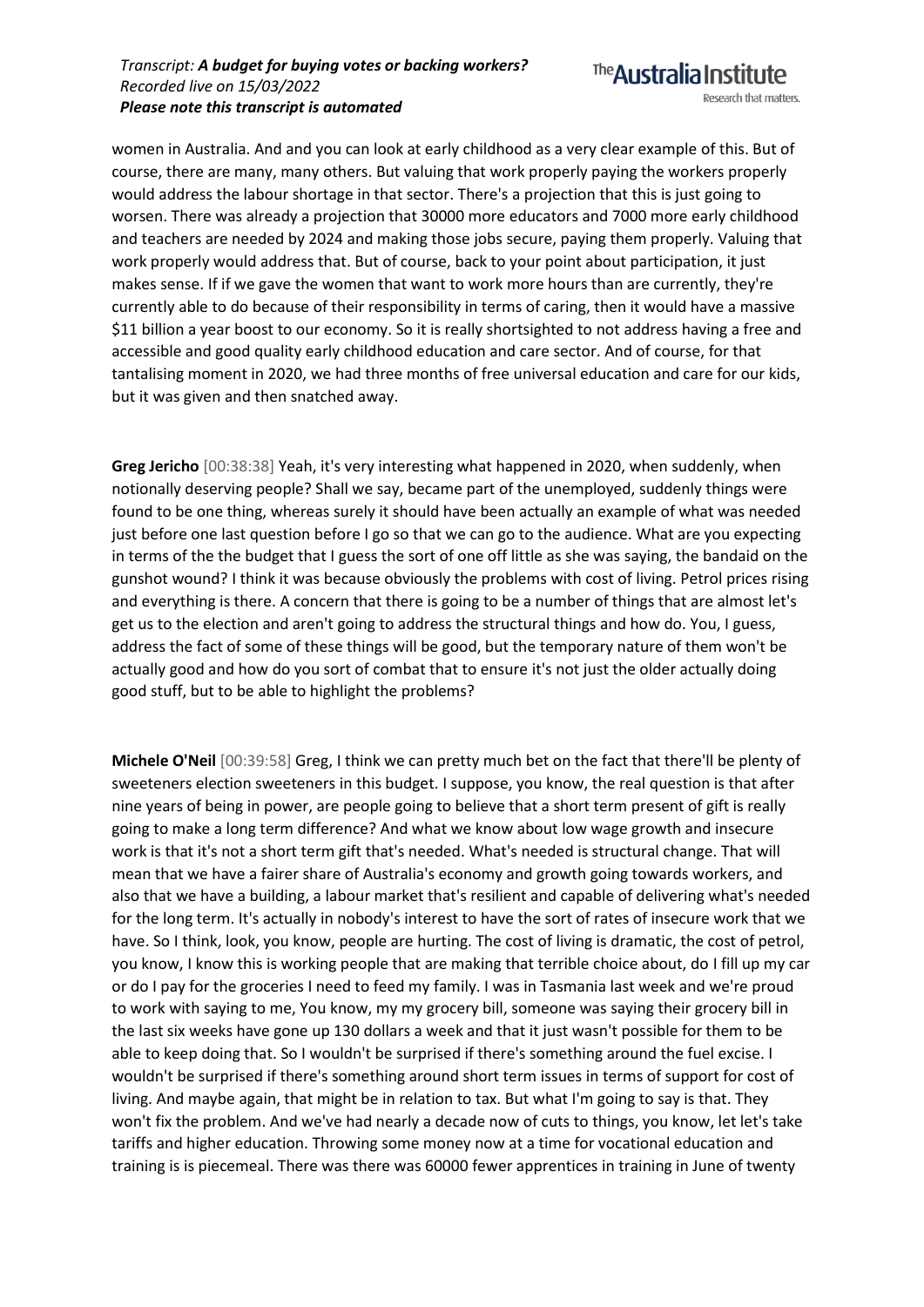

one, compared to June of 2013, when the coalition came to power. I mean, we've seen funding to tithe and they being \$8 billion lower since the coalition government was elected. Now, a short term boost to that funding is not enough. We need long term sustainable growth in this so that we are supporting our regions, TAFE is so critical to our regions, supporting the skill development we need to shift our economy into one that is sustainable in the long term. And I'm not, as I said, holding my breath.

**Ebony Bennett** [00:42:57] Greg, I might jump in there. Yes, please. Thank you so much, everyone. I can say we've got some great questions here. So just a reminder, if you have a question for Michele or Greg, you can type that in. And and I'll say it here, Michele. The first one I wanted to ask is from Abe Stockcar. And she says if the economy is recovering so strongly, as is being stated, could you explain where all the profits are going if they're not going to increase wages for people? I'll go to you first on that Michele.

**Michele O'Neil** [00:43:28] They're going into company profits and they are going at straight. And in fact, companies are not then reinvesting that into the economy and to capital. Like we've seen this massive during the pandemic increase temporary, though, of government spending. But you did not see a corresponding significant increase in corporate spending. They're not doing anything. In fact, most of the boost in spending came from people just spending their savings and spending what they were doing, doing other things with during the pandemic. So businesses grabbing those profits not reinvest, vesting them. You see a higher inequality. You know, it is shocking, isn't it, that we saw during the pandemic inequality in Australia and globally rise so dramatically? And I think this is, you know, incredibly irresponsible in relation to business that they are not doing their bit in terms of taking what is in fact been a highly profitable period and putting that money back in to wages, but also into capital investment, also into what's needed to future proof the economy that we have.

**Ebony Bennett** [00:44:48] Greg, did you want to add anything to that?

**Greg Jericho** [00:44:50] No, I mean, well, other than Michelle's spot on the where of the profits go up going to profits. And it's not just, you know, some of the figures can get distorted when you throw in the mining sector. But even when you look at the non-mining sector the past five years, profits of of well outstripped the money, the growth going to to workers and in the the the pandemic is skewed things a bit. But even before the pandemic, it was that sort of almost a record gap of where the breakdown of income was going. And as Michele said before in the Q&A, you know, there's a smaller share of of national income going to employees now than than ever before in recorded history that the ABS started recording them in the late 1950s. And we're below that level, which is just astonishing, really.

**Ebony Bennett** [00:45:50] And I think, as you said in your speech, Michele, or maybe it was in the Q&A. That's certainly a feature of the system, as Mathias Cormann said, not a bug. The next question is from Regina Thompson. She says investing in early childhood and early learning and care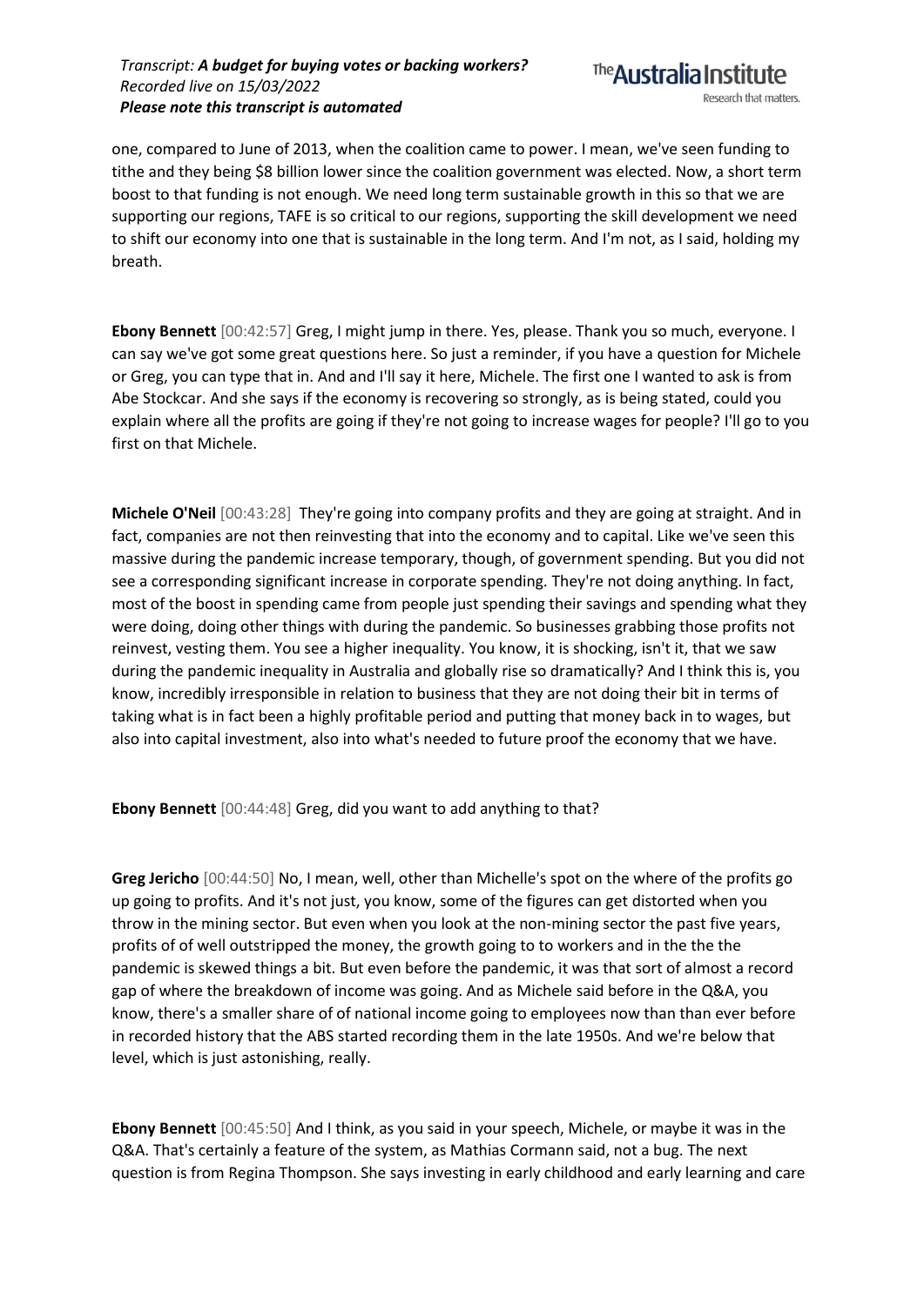

increases benefits across the board and for every dollar invested, you get \$13 back. Actually, that's a comment. A question. I feel like Tony Jones here. I'll take that as a comment, but I did just want to ask you, you did mentioned briefly, Michele, that obviously we did have it for a period of three months. That seemed to me actually a huge shift in how we look at how important early childhood education and care is and who needs it and why we need it, you know, to help make the economy keep trucking along. But can you just tell us a little bit more I think about, do you think that that that short period where we had it during the pandemic? Do you think that's changed business? Attitudes to how important child care is and to make it affordable for the economy in the long run.

**Michele O'Neil** [00:47:01] A bit. I think it has been not enough. So, you know, I do recognise that there's a number of employer organisations that have been speaking out about the importance of improved early childhood education and care and having a fairer fiscal system, including the BCA chief executive, women and others who have recognised this. But I don't think it's widespread. And so I think having a stronger push from employers about how this is actually good for workers and good for the economy would be useful. I don't I don't understand why it's not there, really. I mean, I think that it is one of those things that we might disagree on a lot of things, but you would think that this is something that is is just leaving the Australian economy vulnerable in a way that we don't need to be and we can afford not to be. So I really wish more in the business community would step up and take this on as an issue. And the other one on that ebony that I didn't mention that is is important, as well as early childhood education and care. Being free and accessible is, of course, include paid parental leave like. Again, we've got a really poor system, the second worst in the always day, and this links to women's participation in work too. So it again, this is something that we should be able to deliver a better system. And if we we had more paid parental leave and it was available equally, this should be shared between both parents, then that would change this. And we don't have to dream about this. We can look at those countries in the world that have done it and see the impact, the direct impact it has on women's participation and the more equal sharing of care responsibilities, which is in everybody's interest.

**Ebony Bennett** [00:49:08] Mm-Hmm. As you said, Sweden and Denmark and Finland are real places that exist where this model seems to work. I do have a couple of questions in here in and around the issue of aged care, but also age in terms of employment and older people still struggling to find work, taking the issue of employment for older Australians to begin with. What do those numbers look like at the moment and is there anything that needs to be done there to help encourage those people to stay in the workforce?

**Michele O'Neil** [00:49:45] Well, I think absolutely we are those many older people that want to be able to stay in the workforce, but for multiple reasons aren't able to. Firstly, I'd say there's issues about a lack of understanding and appreciation for the skills and experience and enormous contribution people make. We seem to be able to accept that, you know, the the age of the president of the United States of America is without a sort of a blink and and not question their capacity. But we question workers who are in their 60s, 70s and 80s capacity in Australia, and it's just doesn't always add up. I'm not. I'm not suggesting people should be forced to work longer. Of course, there's many reasons why people need to retire and stop work as well. But for those that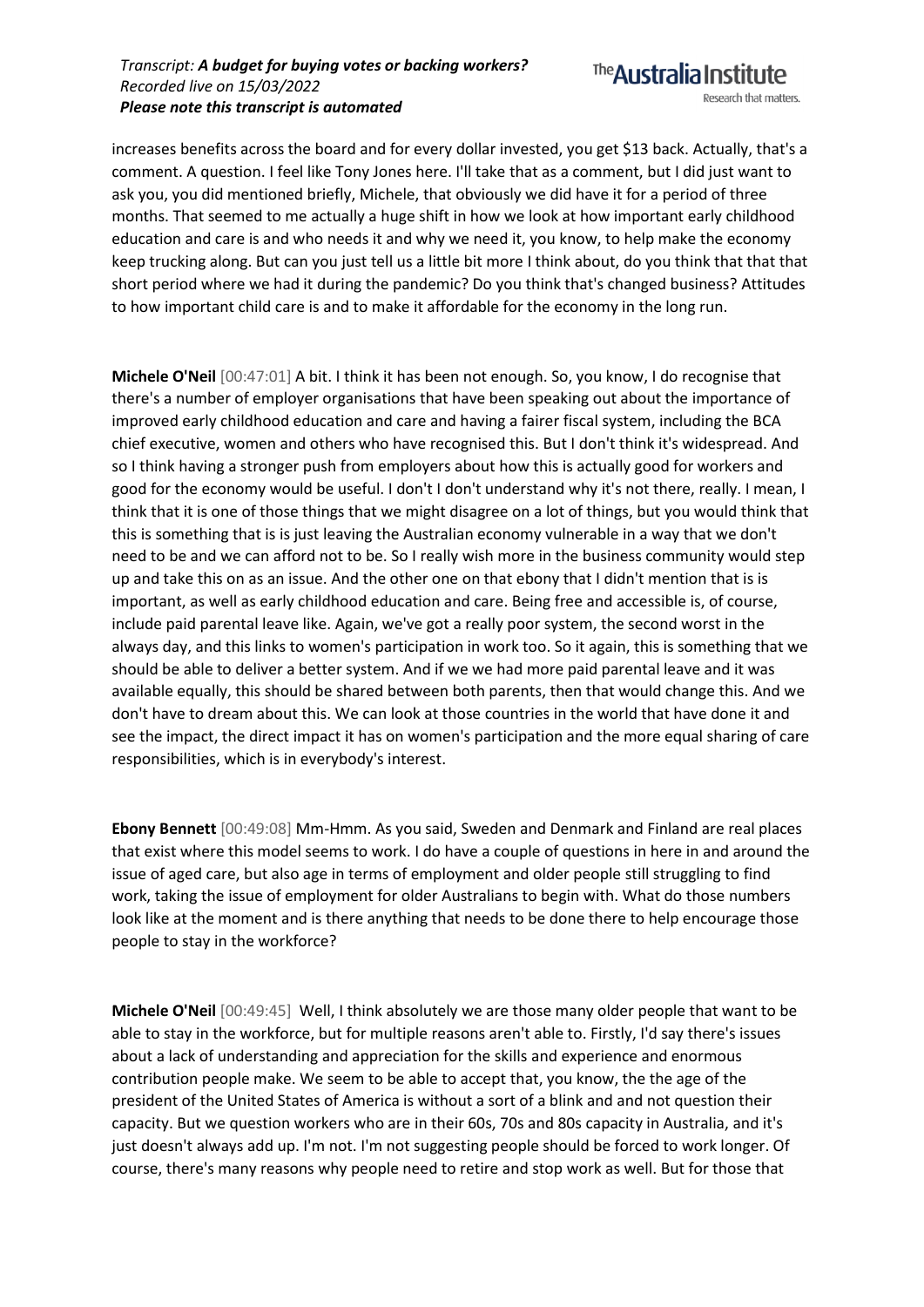can and want to, we need to provide more opportunity. And and it struck me when we were having and continue to have some employers, you know, when we were having lockdowns and when we were having a border closures. This notion that there was this huge labour shortage didn't stack up in many ways because there were many workers, young workers and older workers if the jobs were safe. Good quality jobs paid fairly would be participating and willing to participate and do those jobs. The issue was not so much a labour shortage. It was a shortage of good quality, fairly paid safe jobs. So that equation, you know, like you can't just say, Well, we can't find the workers well, look, look at the type of job you're offering and then question whether you can find the workers.

**Ebony Bennett** [00:51:37] Mm-Hmm. Greg, is there anything you want to add to that in terms of, I guess, underemployment and the nature of those types of jobs and who ends up working them?

**Greg Jericho** [00:51:46] Yeah, I mean, underemployment has been a massive thing, and it's it's one of those things where it's also been really hard to measure of Labor because of the pandemic and how it's just screwed up all of the figures. And so there's this suggestion. Oh, it's getting lots better. But I wonder if it's a kind of the thing that's lurking there that is is yet to that will reassert itself like a lot of these things I expect will once hopefully we do come through the pandemic. But I think going back to what both you and Michele were sort of mentioning about, you know, the not only the childcare aspects, but you know, the the boost to JobKeeper, the boost to JobKeeper, JobSeeker cut all these stupid terms, all these corporate speak kind of terms to me. 2020 was just a perfect example of how how well the economy actually can help out people when when things go bad and we and we were able to keep people out of poverty. In fact, we reduce poverty to, I think, fairly historical lows because of the increases in in JobSeeker. And it was this sense of, no, this isn't just, you know, there shouldn't be a one off thing. This should be an actual sign that we can do this. It can. It's good for the economy. It kept people spending money. It kept businesses going. It meant that when businesses reopened that they didn't have to rehire workforces like now, labourers like you normally have to do coming out of a recession that were there, they were ready to go. And to me, it just was such a wonderful example of what can be done and how wrong. Perhaps we've gone about thinking about economic downturns and all these things, and yet it's been ditched straight away. It's like, Oh, well, where we don't need lockdowns anymore. So let's go, you know, get rid of all these excellent things that have worked and shown to work. And suddenly we're back in the old. If JobSeeker is too high, people won't want to work, which is truly absurd. And you know, I just we never seem to learn from not only our failures, but also our successes. And I think some of the things that, you know, there were issues that occurred with JobKeeper and so forth, but there were some great successes that really we should be adapting and using going forward rather than thinking, Oh, now we've got to get back to that same old mantra of austerity. We need work for the dole and all this type of guff, which was dumped straight away as soon as it wasn't going to be seen as punishing the correct people. And I just think demand, surely as a nation, we can learn from these things and realise that things like poverty are not a natural thing, but it's not very much a choice. And and I hope and the same with low paid in things like child care and aged care. This is not a natural state of affairs, it is a choice, and it's not a choice that we should have to put up with. We can fight for better, I think.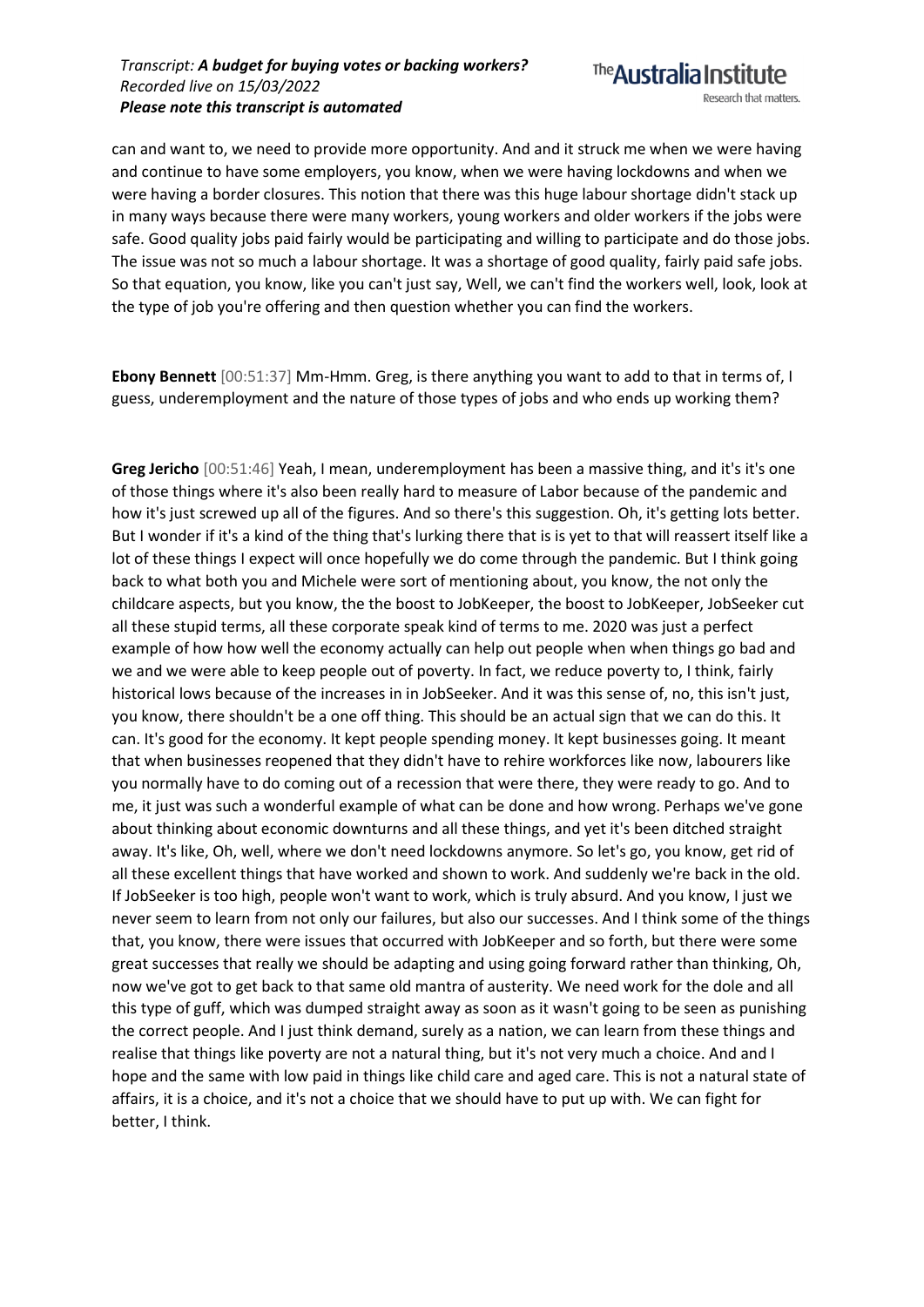

**Michele O'Neil** [00:55:09] Can I just jump in to agree with Greg there? Ebony, you know, these are deliberate design choices and the notion that we, you know, did did the cruellest thing, which is actually, you know, double that amount of JobSeeker, you know, house homeless people, you know, did these things, it showed that it was possible, but then to plunge people back into poverty, punch people back into homelessness and not and not think about what the long term consequence of that was. I think it is shocking and cruel, as I said. But but also, you know, it's not in anyone's interest and the aid ends that even even if you don't care about people, it ends up having, you know, a long term detrimental effect in so many other ways in terms of health and and other impacts on our society and community. So I mean, it is frustrating that we showed that it was possible, but my view is that that basically the government was forced to act in a way that was not in keeping with what they believe. They did it for a shorter period of time as possible and then turned back and to mix my metaphors showed their true spots.

**Ebony Bennett** [00:56:30] Yeah. The last question I've got here is from Mike Sadler, and he talks about people doing it tough and the need for raising the right of we've just been talking about on welfare, but also the need to fight for real full employment and help for people who need time to retrain. Just wondering, you've talked a little bit about type if and how important that is. Could you just go to that idea of people needing to retrain and how long that takes, why it's so important. And that idea of full employment.

**Michele O'Neil** [00:57:07] Look, I think that. I think education and training and the opportunity to retrain is is so important. I know this very well from the industry and sector that I spent a large part of my life working in and and saw what the impact was on those textile, clothing and footwear workers of being treated as disposable. You know, not just their jobs being made redundant, but those people being made redundant when they had so much skill and experience and willingness to keep working and offer. But we we failed miserably in terms of our recognition of that and our support for the changes that they needed help with. So I think we see that time and time again that we should invest in making sure that people have opportunity to train and retraining throughout their working life. But the key problem of this is the privatised nature of what we've done with vocational education and training. We basically let it be rorted, and we've let dodgy private operators come into this space who don't deliver quality training, rip off people, make huge profits. It doesn't work for the people that are trying to get education and skill and an opportunity to work in other areas. And of course, it doesn't work in terms of public expenditure because it's such a raw and a waste. So I think that's why I talk about public Typekit being so critical to changing this. And also about getting those skills into our regions, like when you think of what's happening with our economy, we know in terms of the need that clean energy exports I was talking about, you know, if we're going to build economic change, that is believable to people who are working in fossil fuel communities, then it has to be tangible. It's going to be real. You know, the skills are going to be there and the jobs have got to be there. And we can't just expect people to believe in a wing and a prayer here. And so I do think that our notion of employment does need to change and it isn't good enough to think we've fixed unemployment, has a four or three in front of it, and we need to massively increase them and move to full employment and education and training and opportunity for new and different industries and sectors with the workers with the right skill is critical to delivering that.